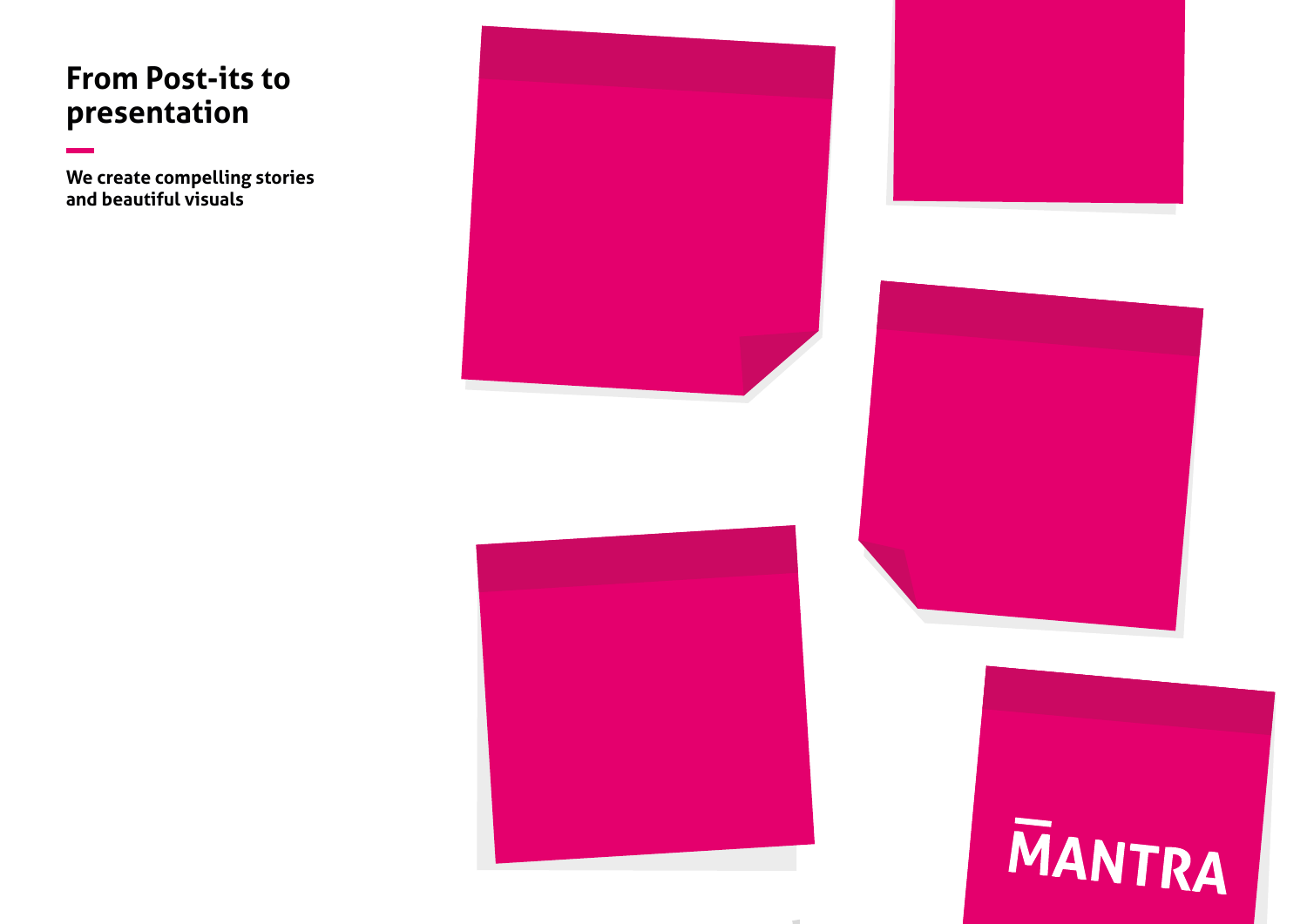## **Seasoned pro of the conference circuit?**

Or just agreed to your first keynote speech? Your moment, your presentation.

Let's make it amazing.

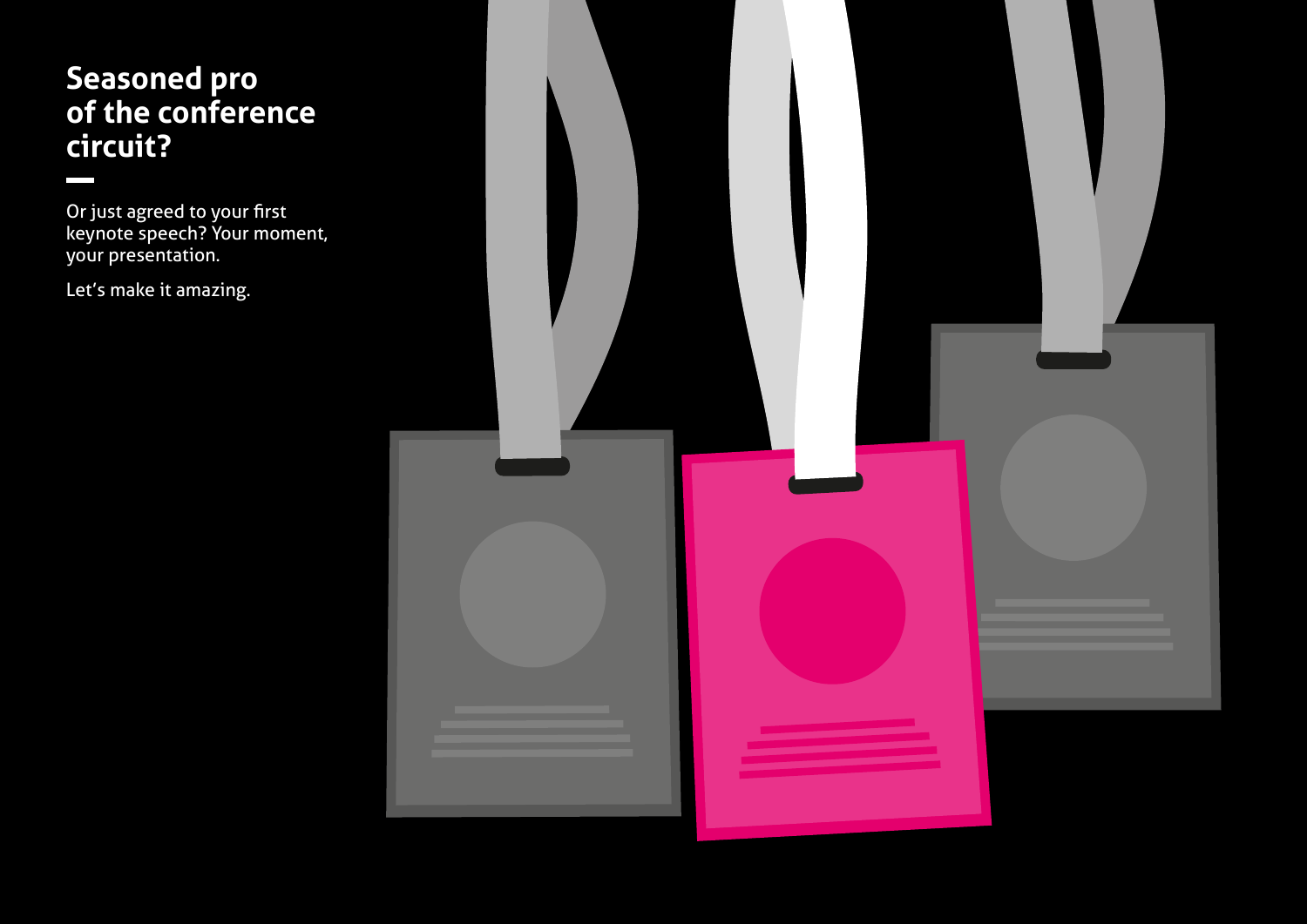## **Getting to know you**

 $\sim$ 

**We'll work in partnership with you.** 

**We'll get to know your message, understand your audience, and learn how you like to present.** 

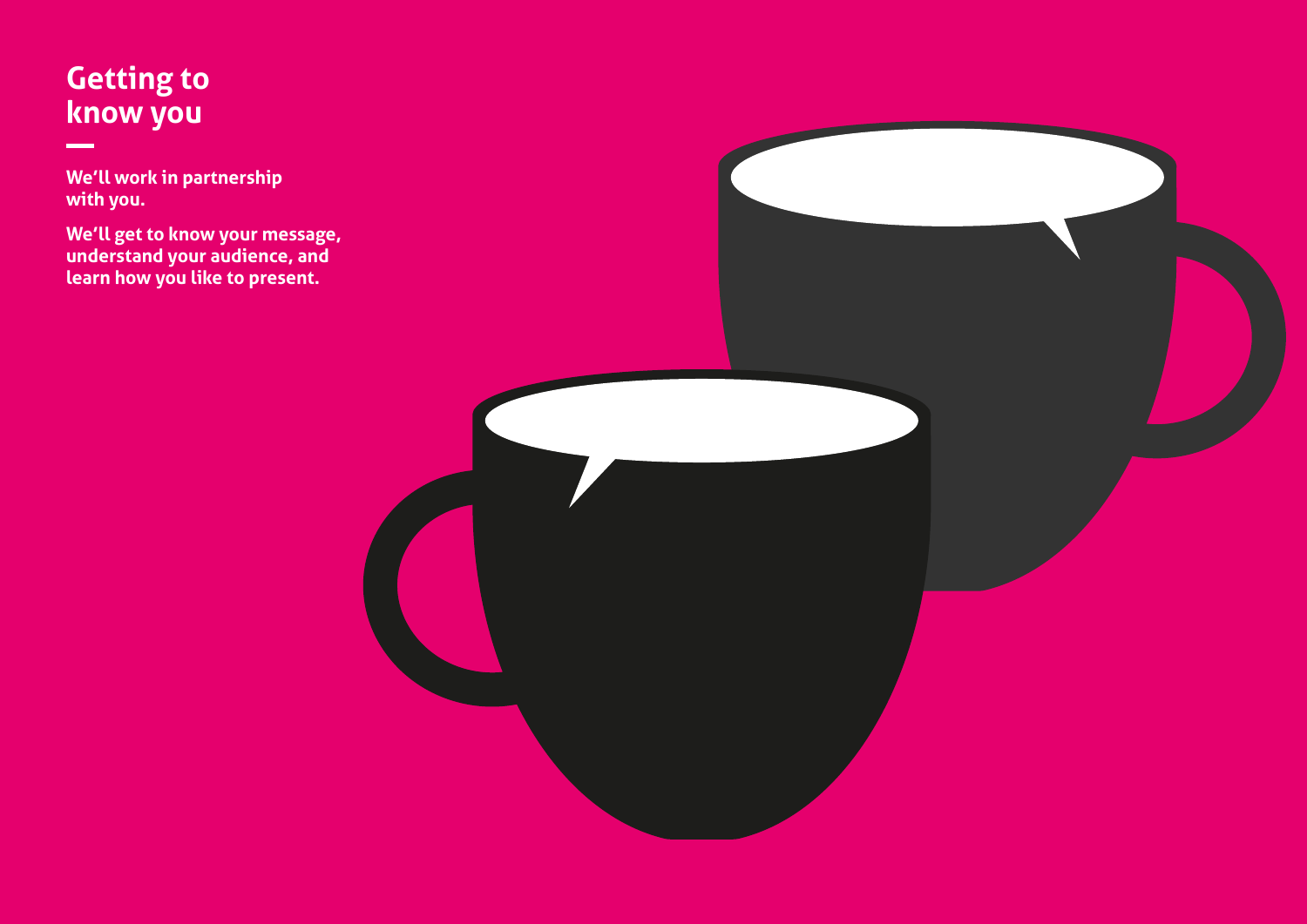## **Telling your story**

**Presentations are about change Changing people's beliefs, behaviour or minds.**

**We'll transform your facts and stats into a persuasive story that makes change happen. You deserve better than bullet points.**



*The Clip Art Conspiracy Theory & Other Short Stories*

## **BULLET POINTS RUINED MY LIFE**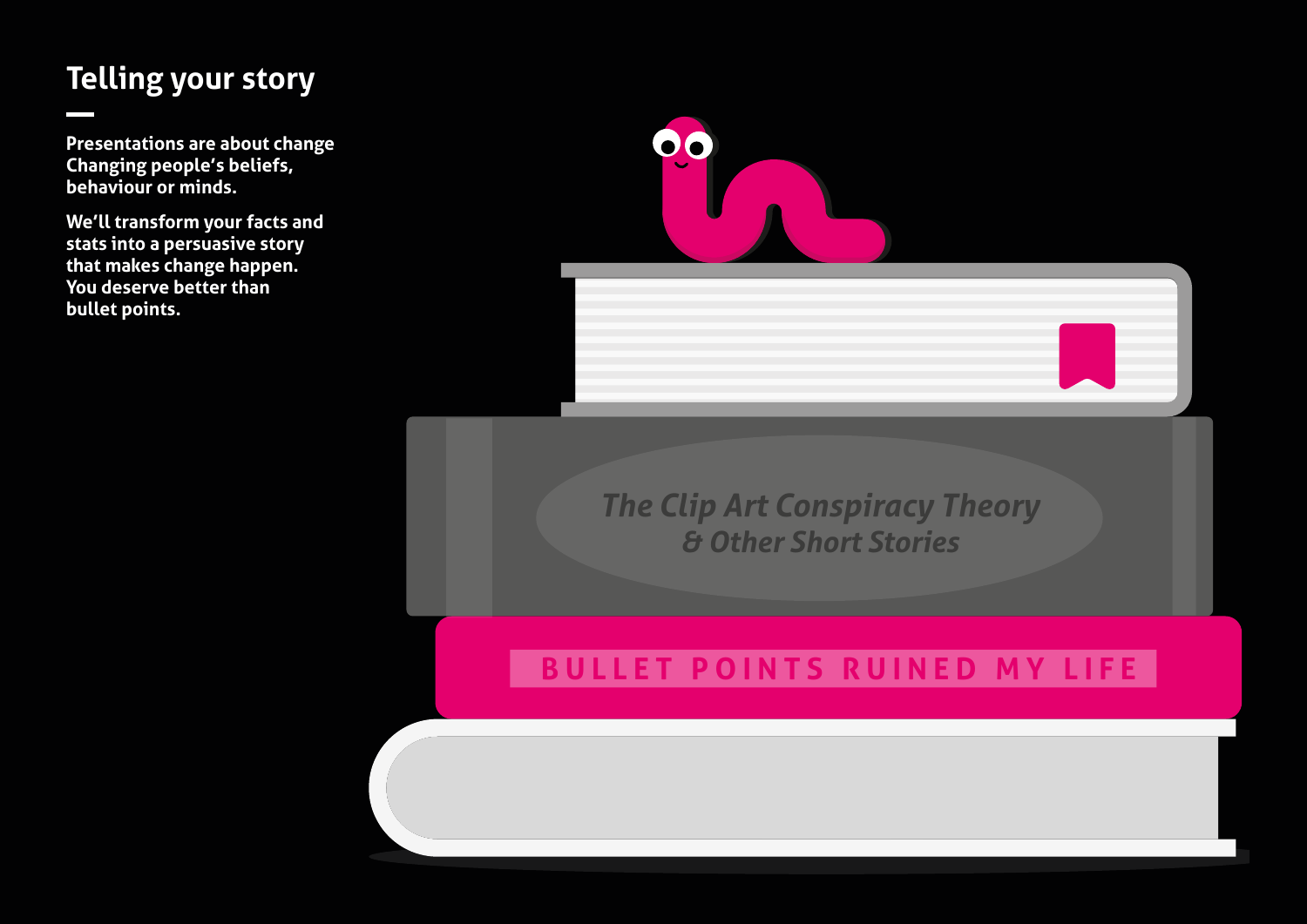## **Making it shine**

**We are experts in visual storytelling.**

**Why is this important? Because your brain processes visual information 60,000 times faster than text.**

**So we'll create stunning visuals that make an impact and drive your message home.**

SH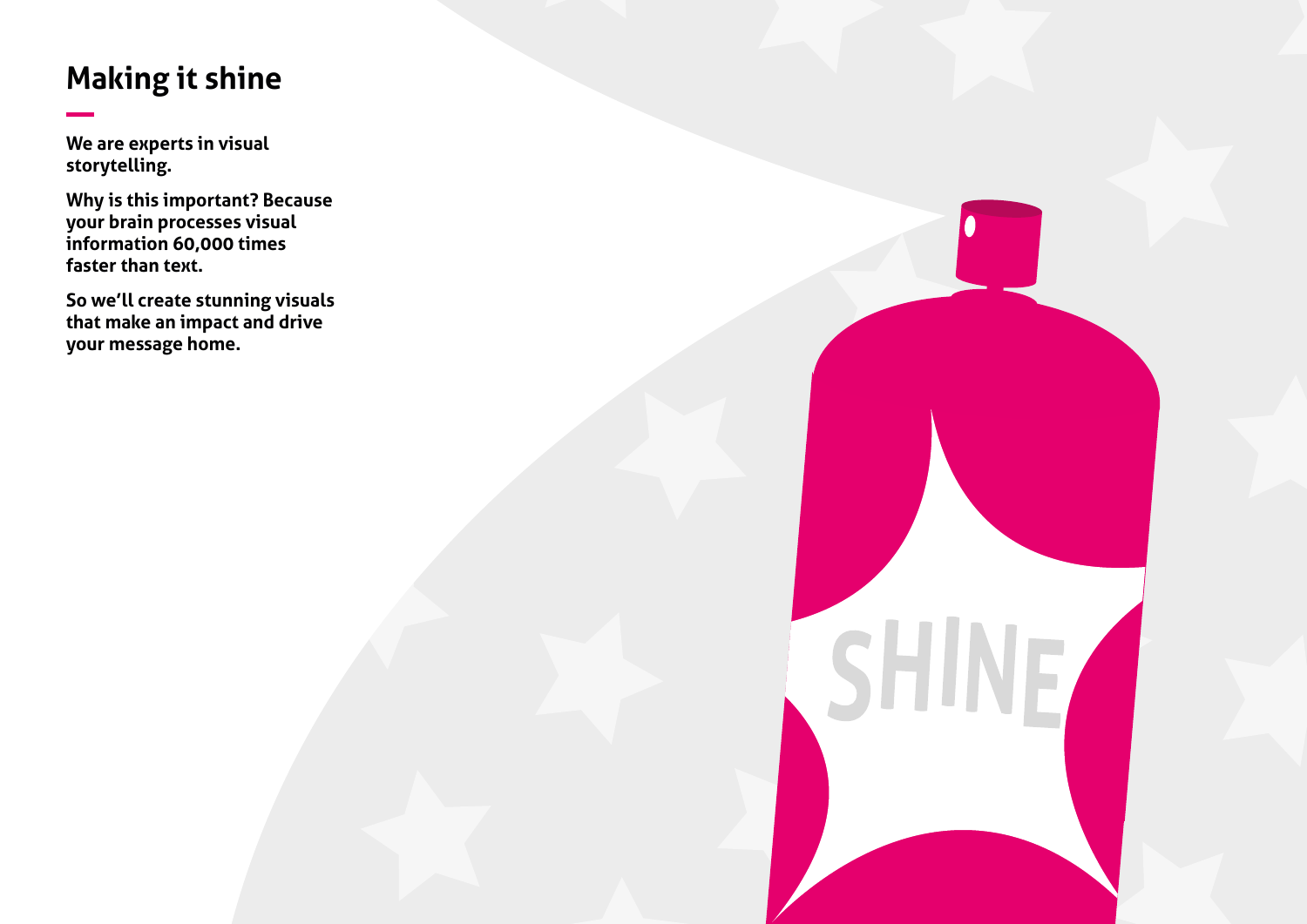## **The tech**

\_

**When we've developed your story, we'll build your presentation in whatever format is most appropriate.** 

**PowerPoint, Keynote and Prezi – or video, animation and audio. Even speaker notes.**

**Whatever you need to support your story, we'll take care of it.**

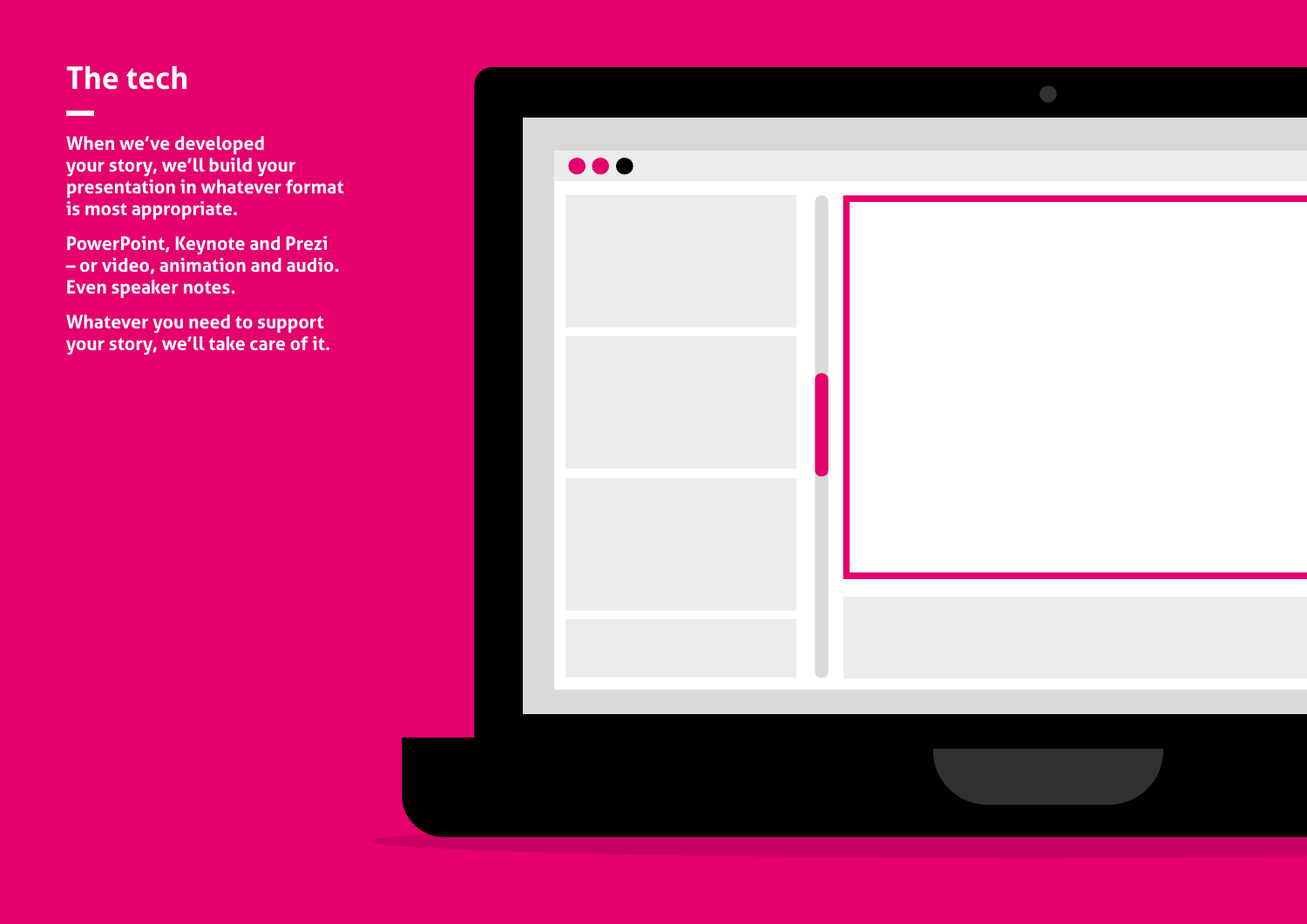## **We do things differently**

**Keen to get started? First things first. Flip the page.**